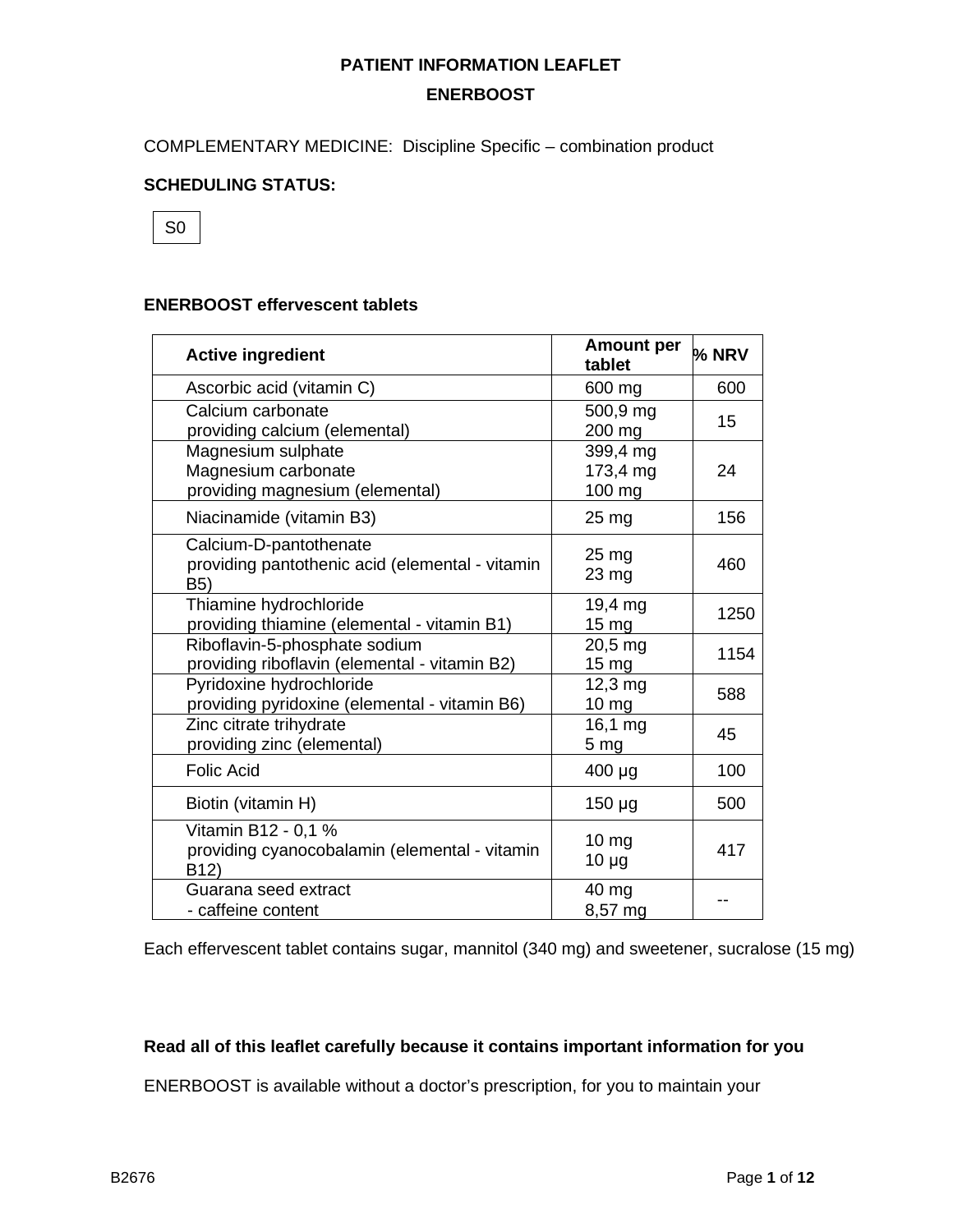health. Nevertheless, you still need to use ENERBOOST carefully to get the best results from it.

Keep this leaflet. You may need to read it again

Do not share ENERBOOST with any other person

Ask your healthcare provider or pharmacist if you need more information or advice.

#### **What is in this leaflet**

- 1. What ENERBOOST is and what it is used for
- 2. What you need to know before you take ENERBOOST
- 3. How to take ENERBOOST
- 4. Possible side effects
- 5. How to store ENERBOOST
- 6. Contents of the pack and other information

# **1. What ENERBOOST is and what it is used for**

ENERBOOST is a multivitamin and mineral supplement intended to

support mental performance and physical energy

# **2. What you need to know before you take ENERBOOST**

# **Do not take ENERBOOST**

- if you are hypersensitive (allergic) to caffeine or any of the other ingredients of ENERBOOST (listed in section 6)
- If you are pregnant
- if you have eye diseases called Leber's disease or tobacco amblyopia
- if you have severe liver disease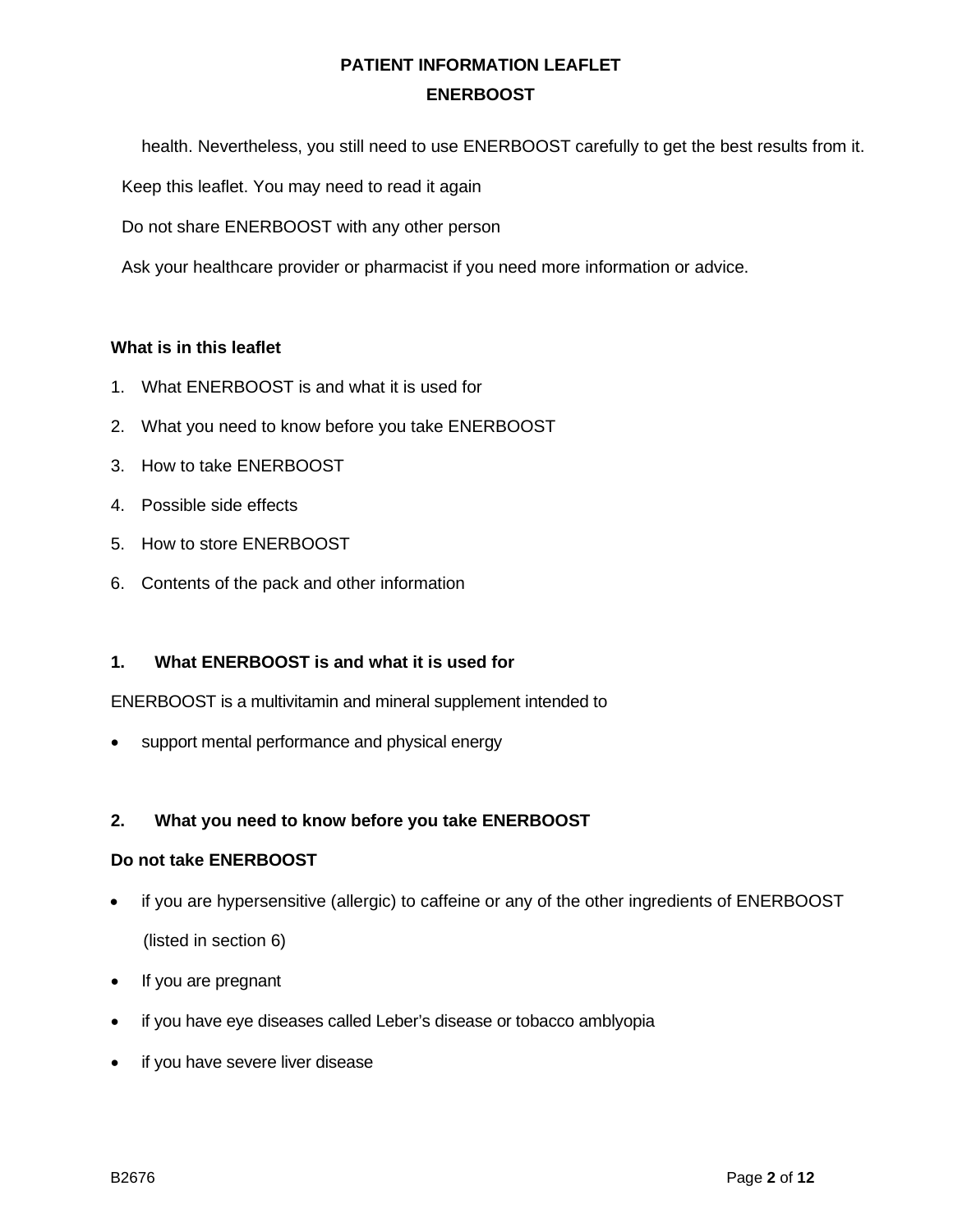• if you are under the age of 14 years.

#### **Warnings and precautions**

#### CONTAINS CAFFEINE

- this product is not intended as a substitute for sleep.
- consumption with other caffeine-containing products (e.g. medications, coffee, tea, colas, guarana) is not recommended.

# **Take special care**

- if you are taking medicines containing lithium (used to treat depression), please consult your healthcare provider
- if you have high blood pressure, an eye problem called glaucoma, or an overactive bladder
- if you have a heart condition
- if you have diabetes, as your blood sugar levels may increase
- if you have problems with your kidneys or liver
- if you have been diagnosed with a type of anaemia (megaloblastic anaemia) as you may experience untoward nervous system symptoms
- if you are prone to develop gout and if you drink large amounts of alcohol
- if you are undergoing blood, faeces and urine tests, as ENERBOOST can interfere with the results
- if you have constant diarrhoea and irritation in your stomach, a stomach ulcer or heartburn
- if you develop weakness, numbness and pain, usually in hands and feet (peripheral neuropathy)
- if you are taking another multivitamin and mineral supplement. Do not take more than the recommended dosage.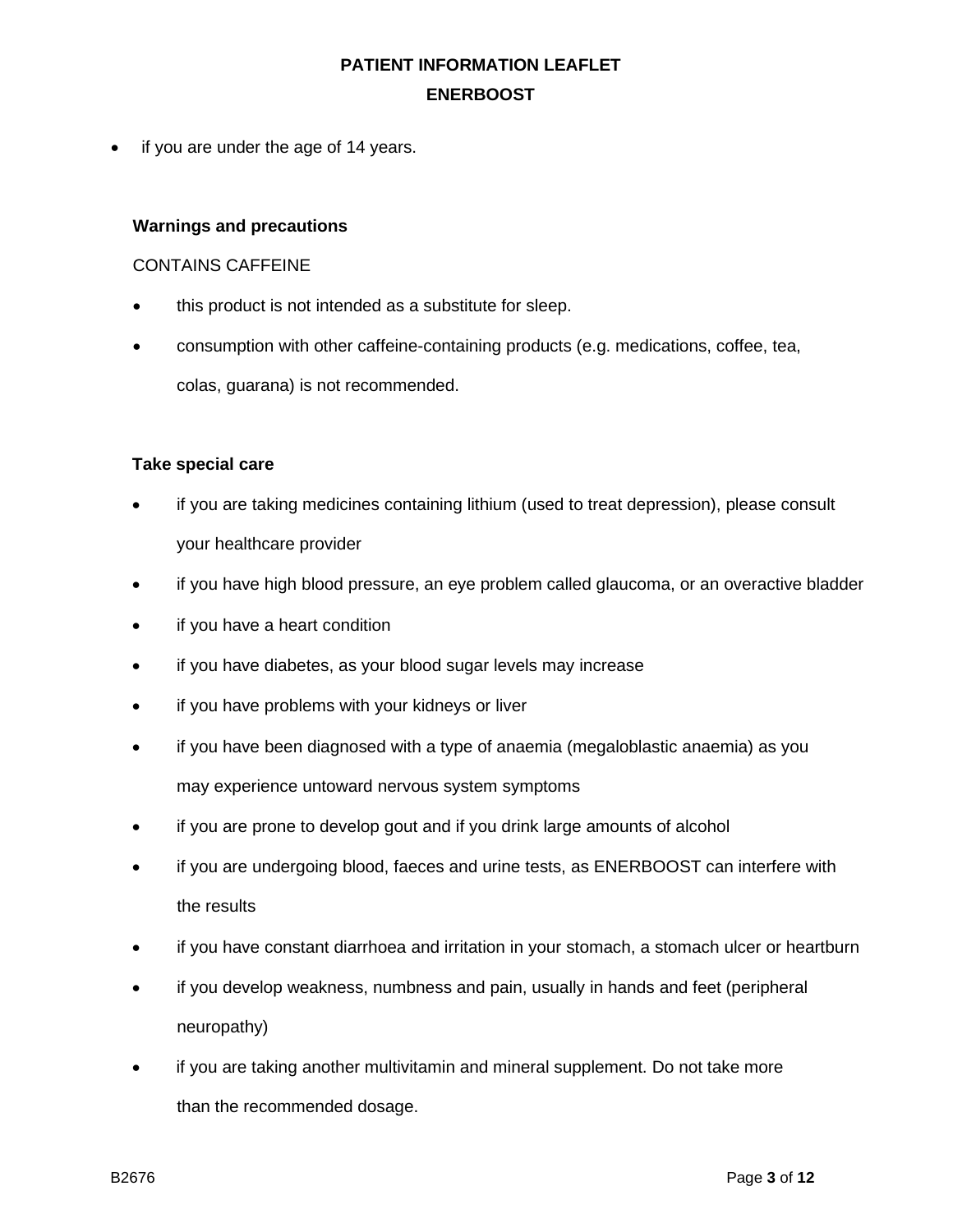### **Children and adolescents**

ENERBOOST is not suitable for children under the age of 14.

#### **Other medicines and ENERBOOST**

Always tell your healthcare provider if you are taking any other medicine (this includes complementary or traditional medicines).

Taking ENERBOOST with the following medicine is not recommended:

- medicines which increase blood pressure including bitter orange extract, synephrine, octopamine, ephedra, ephedrine
- tetracyclines (antibiotic used to treat infections) as the effect of the antibiotic may be lowered. An interval of at least 2-3 hours should be allowed between taking ENERBOOST and tetracyclines
- bisphosphonates e.g. risodrenate, alendronate (medicine which prevents the loss of bone density and used to treat osteoporosis and similar bone diseases)
- desferrioxamine (used to treat iron overload) as it can worsen iron toxicity, particularly to the heart
- medicines used to treat high cholesterol levels called statins (e.g. simvastatin, rosuvastatin) as muscle breakdown may occur, which may lead to kidney problems and pain or weakness in the muscles

The absorption and/or effect of certain vitamins, minerals or caffeine may be lowered when

ENERBOOST is taken together with certain medicine. These include:

- cholestyramine, colestipol (treatment for bile conditions)
- omeprazole (treats heartburn and stomach ulcers)
- aminosalicylic acid (antibiotic used to treat tuberculosis)
- chochicine (treats gout attacks)
- penicillamine (medicine used to treat Wilson's disease)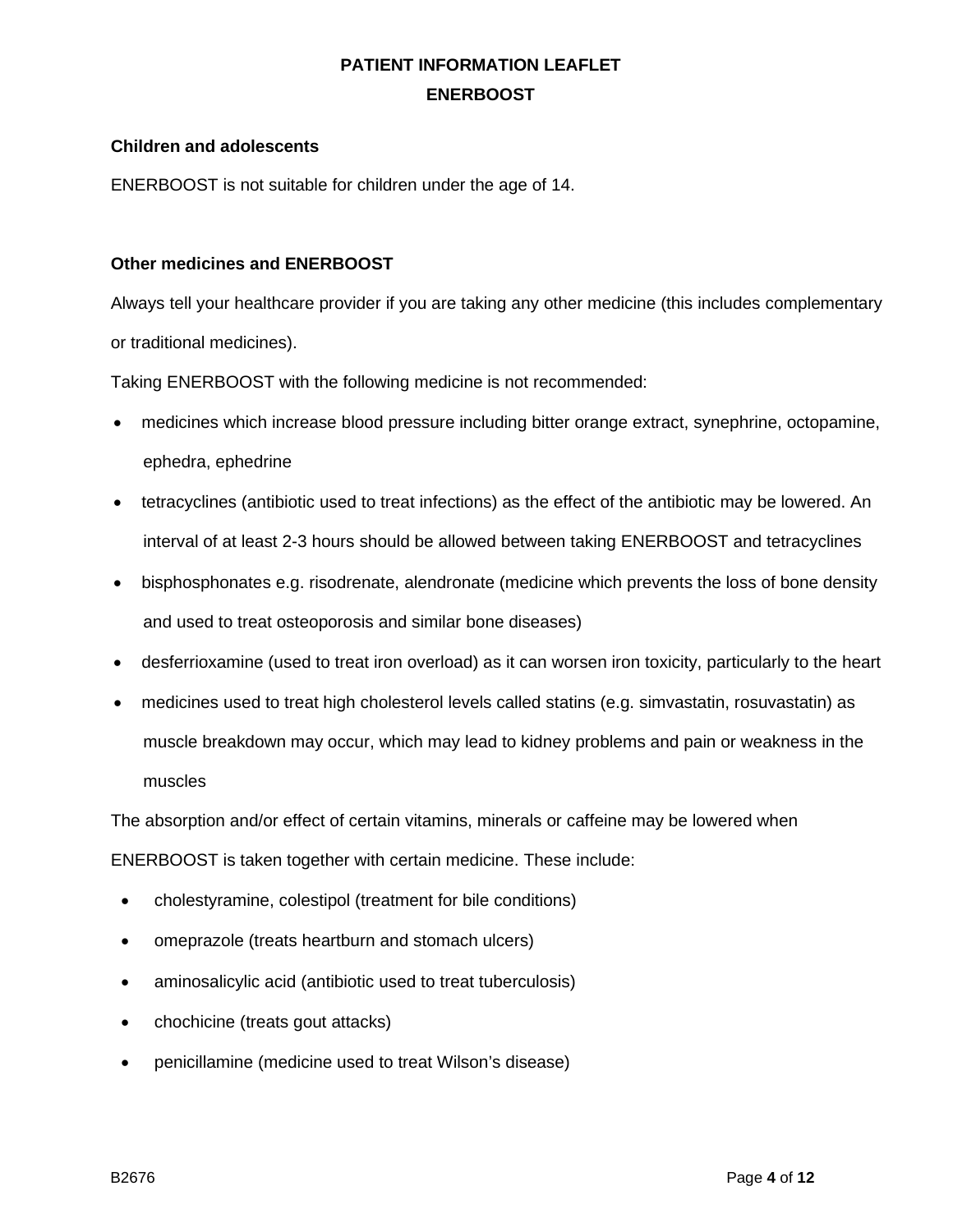- medicine which contains phosphorous
- aspirin (to treat pain, fever and inflammation)
- phenytoin (used to treat epilepsy).

The effect of ENERBOOST may be increased when taken with the following medicine:

- mexelitine (to treat heart conditions)
- neomycin, ciprofloxacin, enoxacin, pipemidic acid (antibiotics used to treat infections)
- fluvoxamine (treatment for depression)
- terbinafine (treatment for fungal infections)
- $\bullet$  H<sub>2</sub>-antagonists e.g. cimetidine, ranitidine (treatment for acid reflux and stomach ulcers)
- methoxsalen (used to treat the skin diseases psoriasis and eczema)
- the "pill" (oral contraceptives) and hormone replacement therapy
- phenytoin (treats epilepsy)
- phenylpropanolamine (used to lower your appetite) may increase your blood pressure and heart rate
- ephedrine (used to treat a blocked nose, tight chest) may increase your blood pressure, heart rate, glucose and insulin levels. Adverse effects may include dizziness, shakiness, headaches, irregular heartbeats, seizures/fits, nervous breakdown, heart attacks and strokes.

The effect of certain medicine or substances may be reduced when taken together with ENERBOOST. These include:

- levodopa (treatment for Parkinson's disease)
- altretamine (cancer treatment)
- warfarin (treatment for blood clots)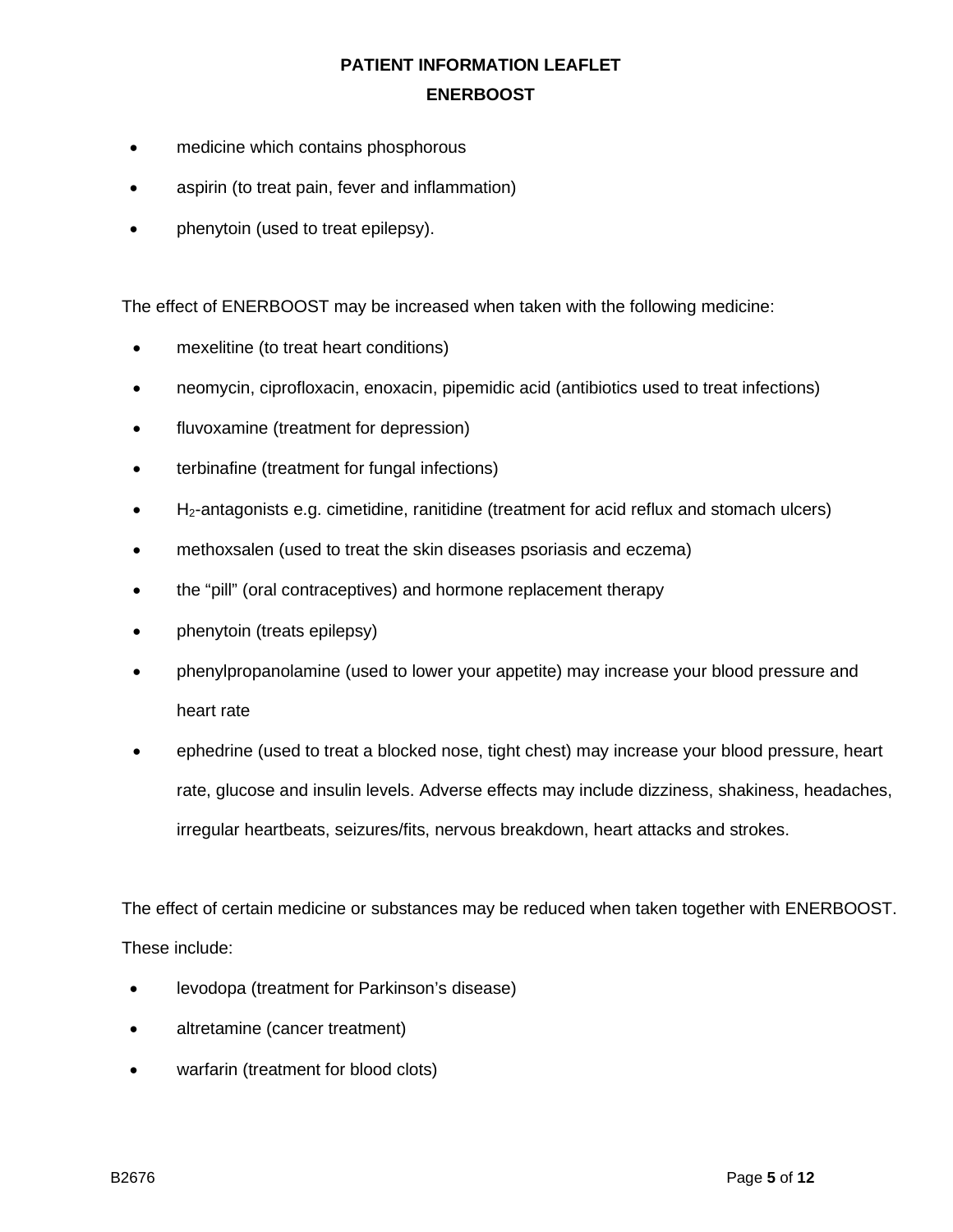- insulin or oral hypoglycaemics (diabetes medication)
- fluphenazine (treatment for bipolar disorder)
- phenobarbitone and phenytoin (treats epilepsy)
- fluoroquinolones (antibiotics used to treat infections e.g. ciprofloxacin, moxifloxacin)
- iron and coppersupplements
- theophylline (used to treat lung diseases i.e. asthma).

# **Taking ENERBOOST with food and drink**

Take one effervescent tablet dissolved in a half to full glass of cold water, with or directly after meals. Do not take on an empty stomach.

# **Pregnancy and breastfeeding**

If you are pregnant or breastfeeding your baby, think you may be pregnant or planning to have a baby, please consult your doctor, pharmacist or other healthcare provider for advice, before taking ENERBOOST.

# **Driving and using machinery**

It is unlikely that ENERBOOST may interfere with your daily activities, but it is not always possible to predict to what extent. Thus, ensure that you do not engage in the above activities until you are aware of the measure to which ENERBOOST affects you.

# **ENERBOOST contains sugar (340 mg mannitol/effervescent tablet) and sweetener (15 mg**

# **sucralose/effervescent tablet)**

ENERBOOST may have a mild laxative effect.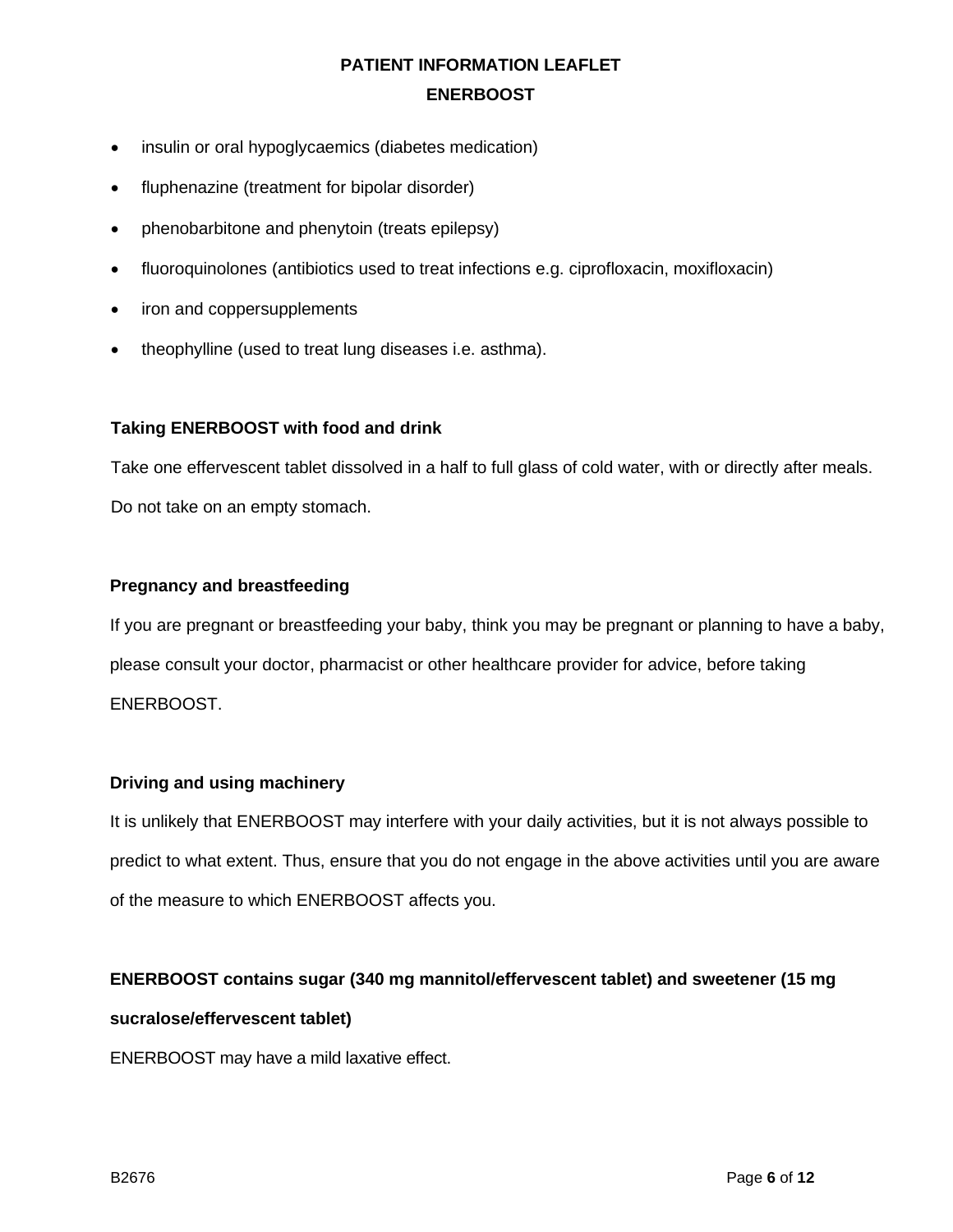#### **3. How to take ENERBOOST**

Always take ENERBOOST exactly as instructed in this leaflet. You should check with your doctor, pharmacist or healthcare provider if you are unsure.

The usual dose is 1 effervescent tablet daily. Dissolve the effervescent tablet in a half to full glass of cold water. Then drink the contents of the whole glass. Do not take more than the recommended dosage. Take ENERBOOST with or directly after meals.

# **If you take more ENERBOOST than you should**

In the event of overdosage, consult your doctor or pharmacist. If neither is available, contact the nearest hospital or poison centre. In the event of overdose the following symptoms may occur: nausea, vomiting, abdominal pain, diarrhoea and other stomach and intestinal disturbances, sleeplessness, headache, anxiety, irritability, restlessness, shakiness, heart palpitations.

# **If you forget to take a dose of ENERBOOST**

Do not take a double dose to make up for forgotten individual doses.

# **If you stop taking ENERBOOST**

You may experience the symptoms associated with caffeine withdrawal. These include irritability, restlessness, feeling sleepy and headaches.

#### **4. Possible side effects**

ENERBOOST can have side effects.

Not all side effects reported for ENERBOOST are included in this leaflet. Should your general health worsen, or if you experience any untoward effects while taking ENERBOOST, please consult your healthcare provider for advice.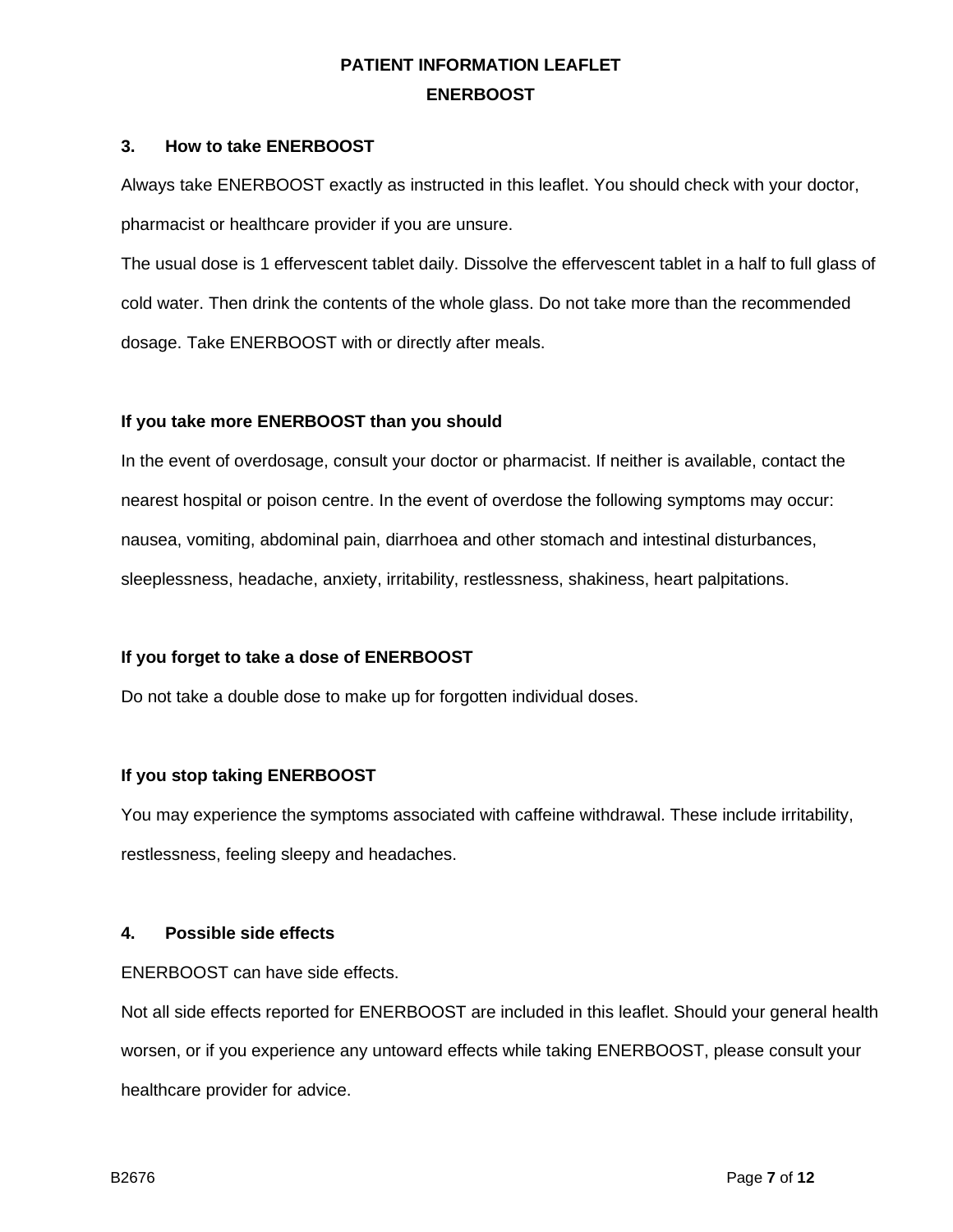If any of the following happens, stop taking ENERBOOST and tell your doctor immediately, or go to the casualty department at your nearest hospital:

- swelling of the hands, feet, ankles, face, lips, mouth or throat, which may cause difficulty in swallowing or breathing
- rash or itching
- fainting

These are all very serious side effects. If you have them, you may have had a serious allergic reaction or hypersensitivity to ENERBOOST. You may need urgent medical attention or hospitalisation. Discontinue use.

Tell your doctor immediately, or go to the casualty department at your nearest hospital if you notice any of the following:

- experiencing symptoms of a heart attack (symptoms include crushing chest pain, feeling
- clammy and sweaty, arms may feel heavy, dizziness), abnormal heartbeat
- difficulty breathing, shortness of breath
- kidney stones (painful when urinating), urinating less than normal, swelling in your legs, ankles
- and feet
- liver toxicity, jaundice (yellowish or greenish pigmentation of the skin and eyes, paler faeces
- and dark urine)

These are all serious side effects. You may need urgent medical attention.

Tell your doctor if you notice any of the following:

Frequent side effects:

• stomach and intestine disturbances including stomach pain, indigestion, nausea, vomiting,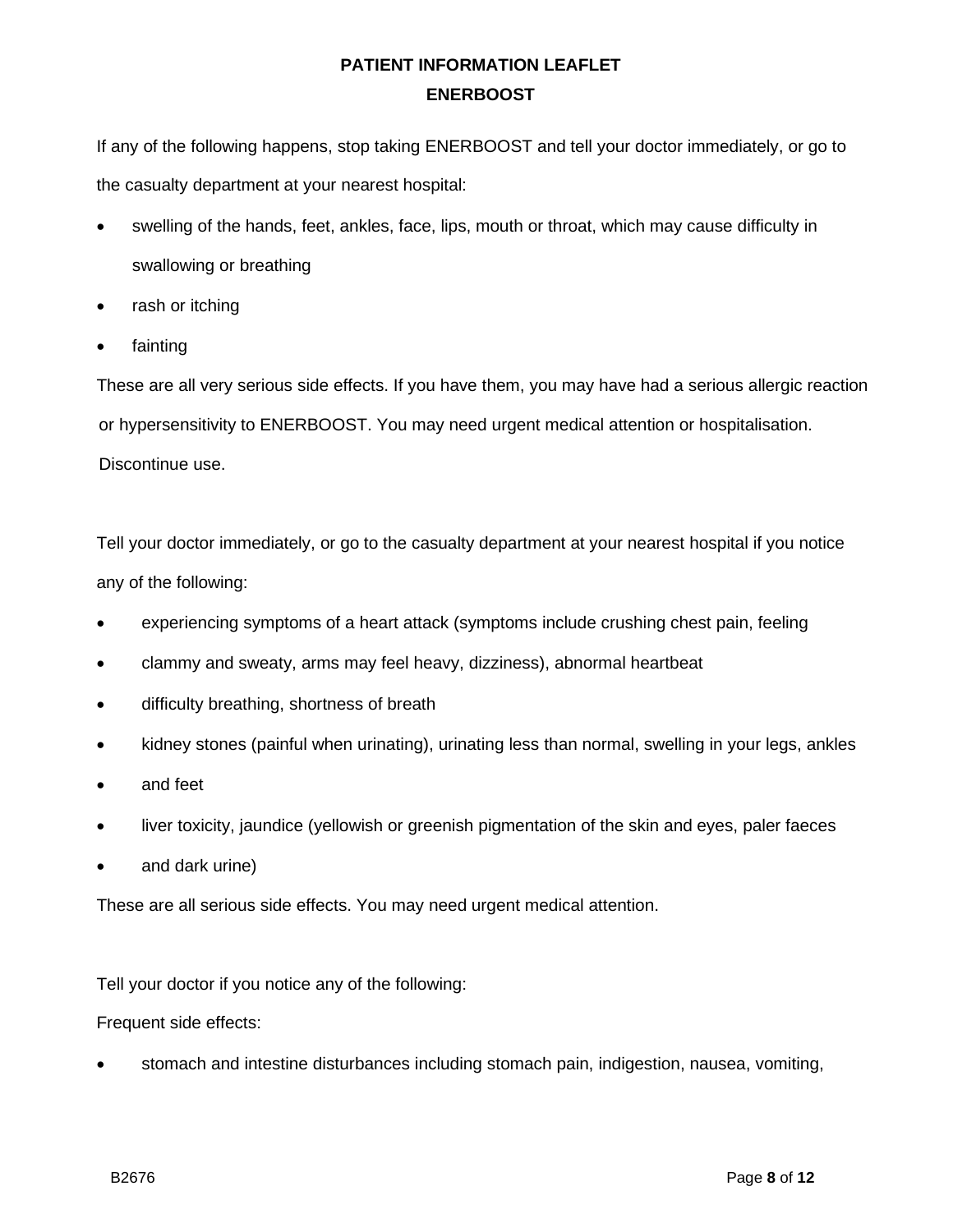• stomach and intestine disturbances including stomach pain, indigestion, nausea, vomiting, stomach irritation, stomach inflammation, watery diarrhoea (if medicine is taken on an empty stomach).

Less frequent side effects:

- constipation, farting
- heartburn
- vomiting, fatigue and a water-electrolyte imbalance, which is due to a condition called milkalkali syndrome
- muscle weakness, cramps or pain due to a condition called alkalosis
- hardening of tissue due to accumulation of calcium (as diagnosed by your doctor)

Side effects of unknown frequency:

- laboratory test results showing abnormal blood counts (including low white- and red blood cell count, low platelet count, high levels of calcium, low phosphate levels), also abnormal urine, faeces and liver function test results
- flushing, which can be accompanied by tingling, itching, headache, dizziness, rapid heartbeat, shortness of breath, sweating, chills or swelling
- a sensation of heat, pounding in the head, low blood pressure, dizziness, chills
- dryness of skin, itchy skin, pigmentation of the skin, rash, cramps, cough, loss of appetite, development of stomach ulcer, eye disorders, glucose intolerance, high glucose levels in the blood and excess amount of uric acid in the blood, which may cause pain in the joints
- longer bleeding time after an injury
- sleeplessness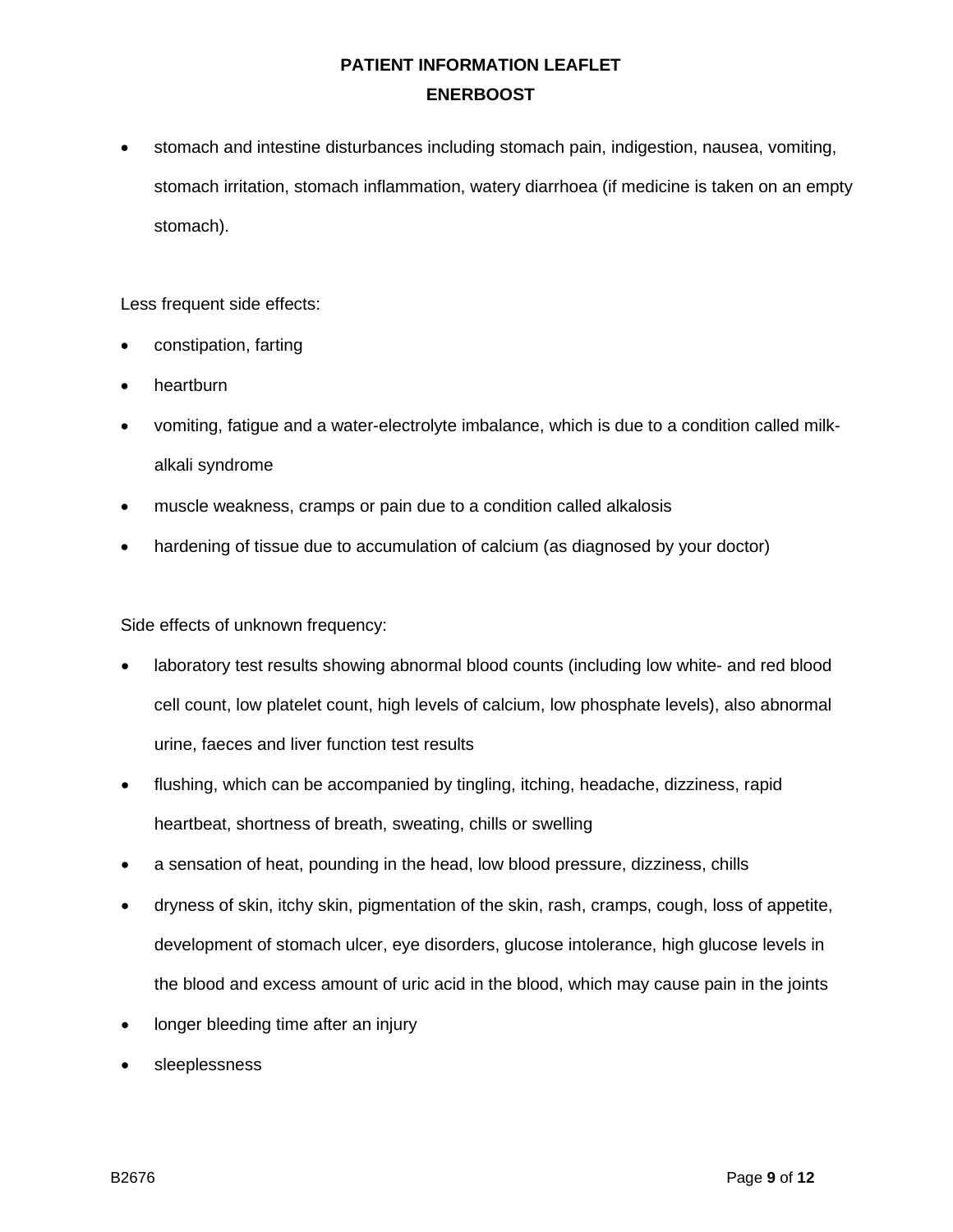- dry eyes, blurred vision, swollen eyelids
- bright yellow urine
- weakness, numbness and pain from nerve damage, muscle pain
- blister-like eruptions, shakiness.

If you notice any side effects not mentioned in this leaflet, please inform your doctor or pharmacist.

# **Reporting of side effects**

If you develop any side effects, talk to your doctor or pharmacist. You can also report side effects to SAHPRA via the online complaints portal, found under: [https://sahpracm.org.za/catd/complaints/.](https://sahpracm.org.za/catd/complaints/) By reporting side effects, you can help provide more information on the safety of ENERBOOST. Additionally, please send a mail to [pharmacovigilance@pharmadynamics.co.za](mailto:pharmacovigilance@pharmadynamics.co.za)

# **5. How to store ENERBOOST**

# **Store all medicines out of reach of children.**

Store at or below 25 °C.

Store in the original package/container.

Keep the tube tightly closed.

Do not use after the expiry date stated on the packaging.

Return all unused medicine to your pharmacist.

Do not dispose of unused medicine in drains or sewerage systems (e.g. toilets).

# **6. Contents of the pack and other information**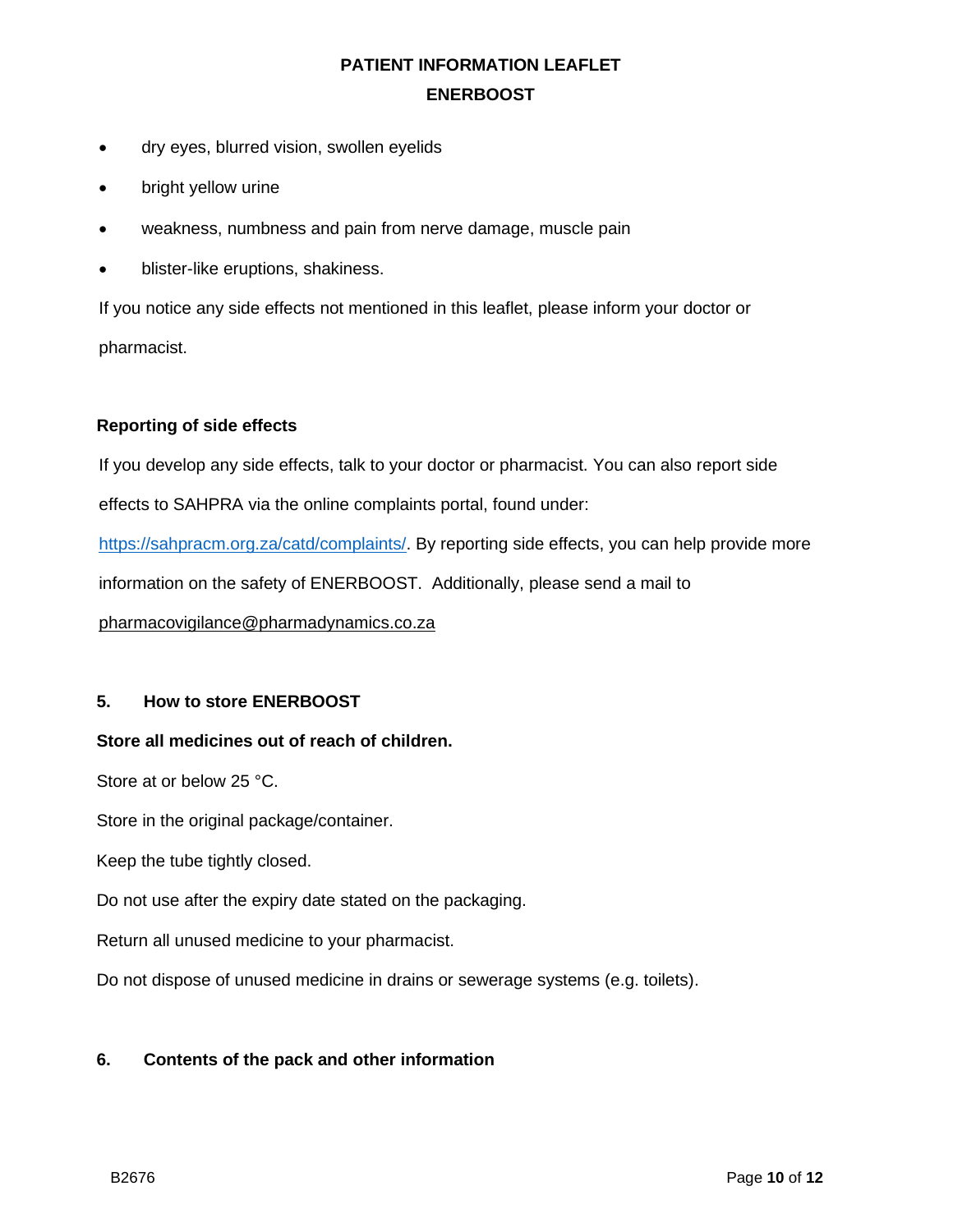### **What ENERBOOST contains**

*Active ingredients:*

biotin, calcium, caffeine, folic acid, magnesium, vitamin B1, B2, B3, B5, B6, B12 and C, zinc.

*Other ingredients*:

citric acid, mannitol, orange flavour, PEG 6000, red raspberry colourant, sodium bicarbonate, sodium carbonate, sucralose, tutti frutti flavour.

# **What ENERBOOST looks like and contents of the pack**

15's carton: 1 x PVC tube containing 15 speckled, pink, smooth, cylindrical, bevelled edge effervescent tablets 30's carton: 2 x PVC tubes each containing 15 speckled, pink, smooth, cylindrical, bevelled edge effervescent tablets

#### **Applicant**

Pharma Dynamics (Pty) Ltd 1<sup>st</sup> Floor, Grapevine House, Steenberg Office Park Silverwood Close Westlake, Cape Town 7945, South Africa Tel: + 27 21 707 7000

# **This leaflet was last revised in**

February 2021

# **Access to the corresponding Professional Information**